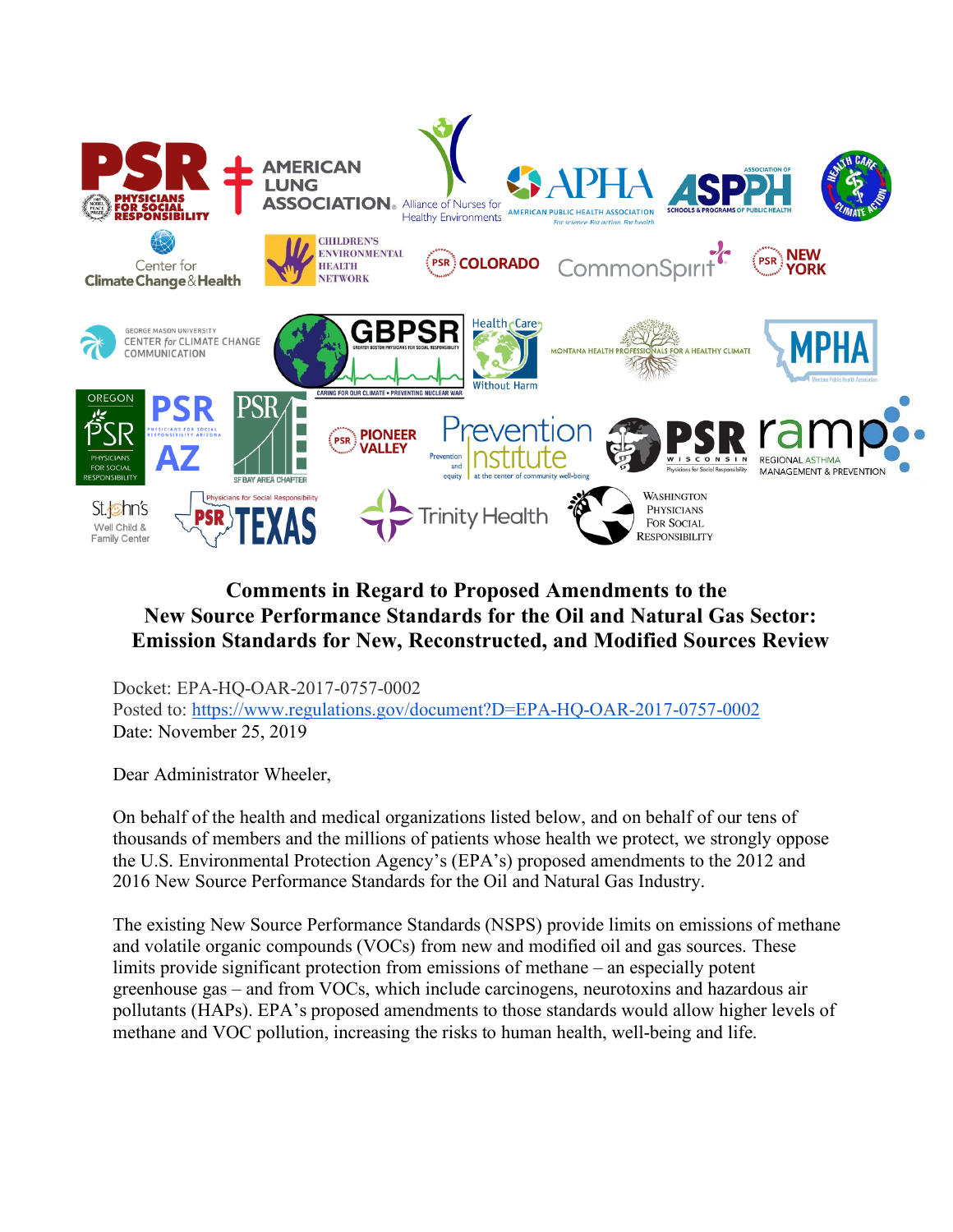#### **Proposed amendments in brief**

As described by EPA in the Proposed Rule,

These amendments, if finalized, would remove sources in the transmission and storage segment from the source category, rescind the NSPS (including both the volatile organic compounds (VOC) and methane requirements) applicable to those sources, and rescind the methane-specific requirements (the "methane requirements") of the NSPS applicable to sources in the production and processing segments. The U.S. Environmental Protection Agency (EPA) is also proposing, as an alternative, to rescind the methane requirements of the NSPS applicable to all oil and natural gas sources...<sup>1</sup>

To rationalize this proposal, EPA artificially divides the oil and gas industry sources into two categories and argues that, separately, they now do not emit enough pollution to warrant regulating. EPA claims that the oil and gas industry production and processing segment is so different from the transportation and storage segment that their emissions should not be lumped together. That is a flawed, contrived distinction. Without pipelines and storage tanks to move, store and distribute the fuels, the industry could not successfully afford to extract or refine the oil and gas in the first place. Without extraction and refining capability, the industry would have no product to pump through the pipelines and store for sale. Expansions in extraction and refining require expansions in transmissions and storage. The two sides are locked together in the fuel supply system they build and in the emissions they produce.

In sum, EPA proposes to eliminate existing methane standards for new oil and gas equipment and to remove the only standards for new equipment in the transmission and storage segments of the oil and gas industry put in place in the past two decades. EPA itself admits that this proposal would increase methane emissions by a total of 370,000 short tons over the period 2019 through 2025.2 According to this same analysis, VOC emissions would increase by 10,000 tons between 2019-2025, and air toxins would increase by 300 tons over the same period.3

The proposal would not only increase methane emissions from new sources by hundreds of thousands of tons, but would strip away EPA's authority to regulate methane from existing oil and gas equipment, which is responsible for the vast majority of emissions from this sector.

#### **Climate change**

Climate change poses immediate and growing threats to human health. Warming temperatures will lead to more ozone pollution, wildfire smoke, extreme heat, severe storms and flooding, longer allergy seasons, spread of infectious disease, and more.<sup>4</sup> The nation has seen numerous examples of these risks in the past few years, from deadly wildfires in the West<sup>5</sup> and record flooding along the Mississippi River<sup> $6$ </sup> to repeated heat waves that led to growing numbers of premature deaths in the Southwest.7

These impacts do not just threaten some future generation; they are creating new challenges to the nation today. The Fourth National Climate Assessment stated the reality: "The health and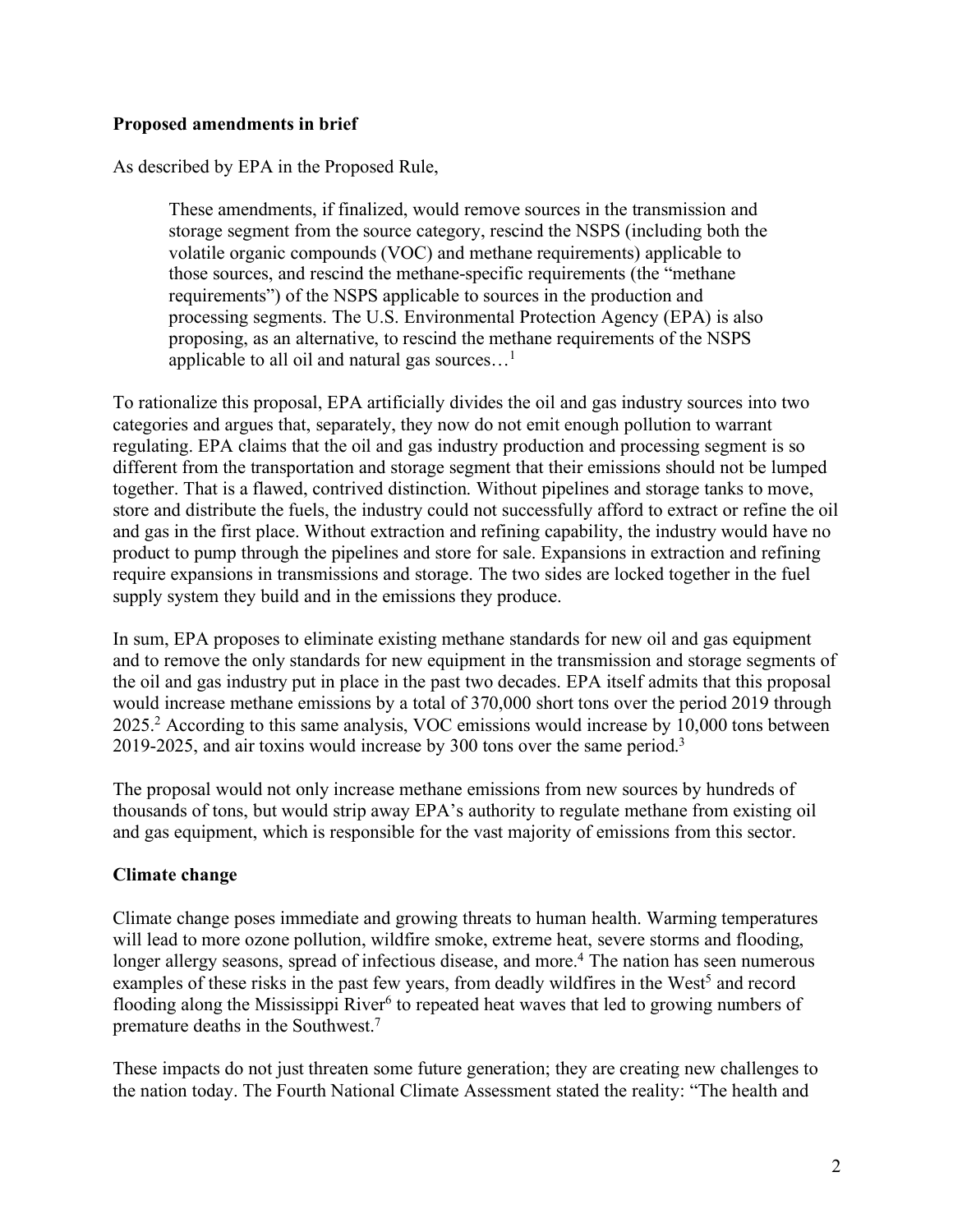well-being of Americans are already affected by climate change, with the adverse health consequences projected to worsen with additional climate change."8

The 2019 fires in California provide just the most recent examples of that expanding risk to human health. Reducing the risk of fires prompted the shut-down of the electric power grid<sup>9</sup> that not only inconvenienced residents and businesses, but required backup equipment for hospitals and special steps to protect the health of 33,000 people who depend on electric-powered health devices, such as respirators. <sup>10</sup> The 2018 fires destroyed a local hospital and limited the availability of medical staff who lived nearby and lost their homes as well.<sup>11</sup>

Leading national medical, health and nursing organizations have called climate change a health emergency.12 Reducing emissions of methane from the oil and gas industry is critical to protecting health from both current and future impacts of climate change.

# **Methane**

Methane is a greenhouse gas that over its first 20 years in the atmosphere has 86 times the warming power of carbon dioxide,<sup>13</sup> making it a major driver of climate change. Those 20 years roughly correspond to the timeframe indicated in the Intergovernmental Panel on Climate Change's 2018 Special Report, which projects that greenhouse gas emissions need to fall by about 45 percent from 2010 levels by 2030 and reach net zero around 2050 in order to avoid catastrophic impacts associated with climate change.<sup>14</sup>

Oil and gas companies release millions of tons of methane into the air every year. A study published in the journal *Science* in 2018 found that the U.S. oil and gas industry emits 13 million metric tons of methane from its operations each year—nearly 60 percent more than the EPA inventory estimate.15 Without strong methane pollution standards, those levels could rise, which would accelerate climate change. Maintaining the existing NSPS standards will help mitigate climate change and, thus, provide an element of protection from climate change-associated health risks. To proceed with a rollback of those protections would increase risks to health, safety and life—an action we consider unnecessary and reckless.

# **VOCs**

The existing NSPS standards for new oil and gas industry sources also reduce emissions of VOCs, which leak out of wells, pipelines and other industry facilities along with methane. VOCs include gases recognized as hazardous air pollutants such as benzene, toluene, carbonyl sulfide, ethylbenzene, mixed xylenes, and n-hexane.16 Both benzene and formaldehyde, another hazardous pollutant from oil and gas emissions, are recognized as known human carcinogens, while ethylbenzene is considered a probable carcinogen.<sup>17</sup> All efforts should be taken to shield people from exposure to these substances, including maintaining in place the existing controls on leaks and other emissions.

VOCs also react with other gases in the presence of sunlight to form ground-level ozone, a widespread and dangerous air pollutant that damages the lungs, aggravates chronic lung diseases such as chronic obstructive pulmonary disease (COPD), aggravates pre-existing heart diseases,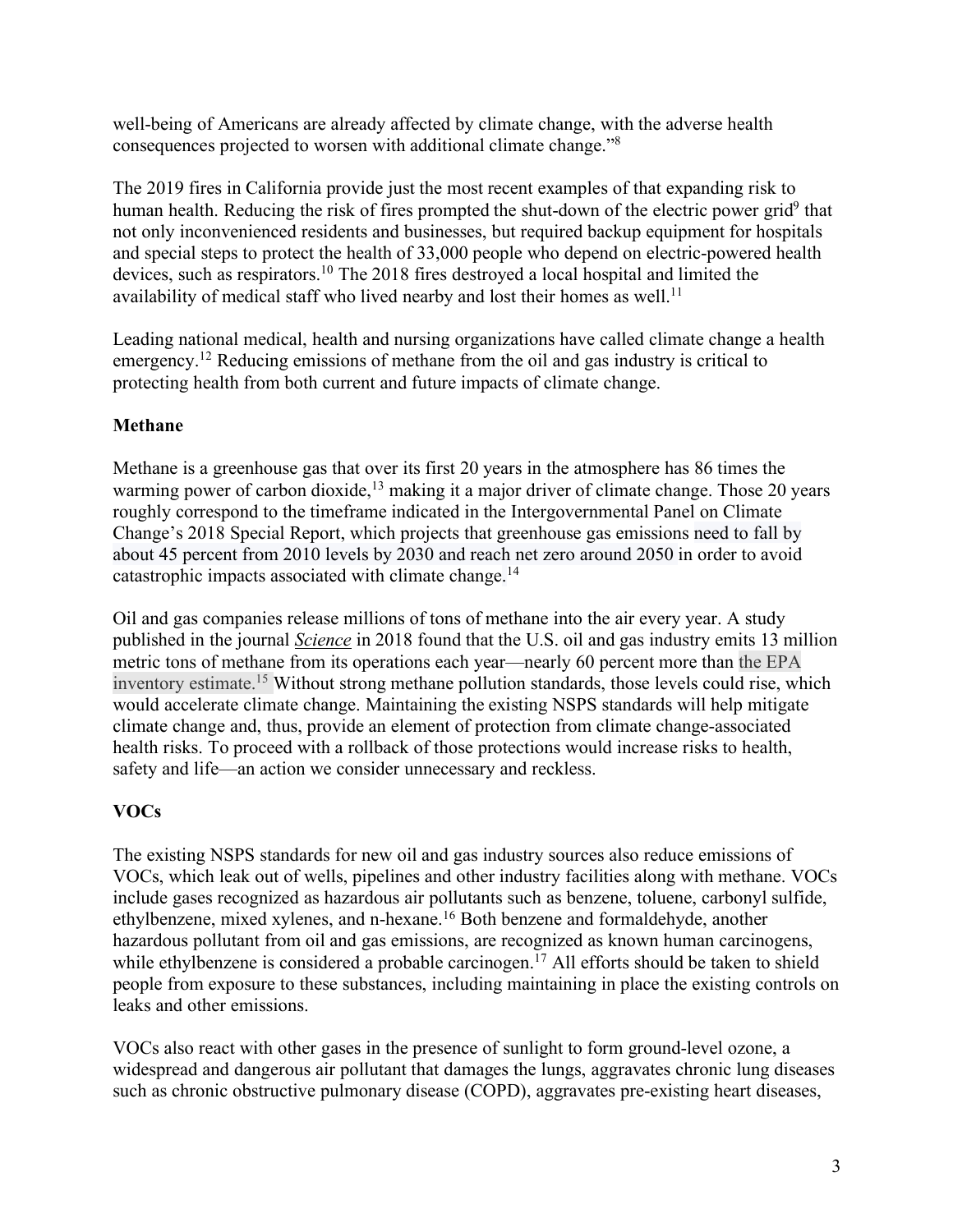causes asthma attacks, increases hospital admissions, and may cause premature deaths.18 The American Lung Association reports that, in 2015-2017, more than four in 10 Americans, approximately 41.1 percent of the population, lived in counties that have monitored unhealthy levels of ozone pollution.<sup>19</sup> EPA reports that more than 122 million Americans live in areas that fail to meet the 2015 ozone air quality standards.<sup>20</sup> The proposed rollback of regulations on VOCs could worsen that already grave situation.

The increased VOC emissions from new oil and gas extraction would extend the areas burdened by ozone into more rural areas. For example, Uintah County and Duchesne County, Utah, are two rural locations with oil and gas extraction, and both are in nonattainment for the 2015 ozone standard.<sup>21</sup> As oil and gas systems spread out, the health impacts of their emissions spreads as well.

In order to protect communities living near new and modified oil and gas sites, the EPA must keep the EPA standards strong and in effect.

## **Additional health impacts**

A growing body of peer-reviewed science indicates that oil and gas development is associated with adverse health impacts, including premature birth, congenital heart defects, neural tube defects, and low birth weight for infants born to mothers living near natural gas development.<sup>22</sup> People most at risk of harm from breathing air pollutants from the oil and natural gas industry include infants, children and teenagers; older adults; pregnant women; people with asthma and other lung diseases; people with cardiovascular disease; diabetics; people with low incomes; and healthy adults who work or exercise outdoors. Many live and work in communities near oil and gas facilities, which are often located near lower-income or minority communities.

Children face special health risks from air pollution because they are more likely to be active outdoors and their lungs are still developing. According to EPA, asthma affects about one out of 10 school-aged children in the United States and is a leading cause of school absenteeism, causing more than 10.5 million missed school days every year.23 On "bad-air days" or "air alert days," particularly during the warmer months, children with asthma can be required to stay indoors to avoid aggravating their condition.

#### **Feasibility of emission controls**

The existing NSPS standards that EPA proposes to remove use commonsense and cost-effective solutions to reduce methane and other emissions. EPA's own analysis from 2016 showed that these standards achieve significant reductions of methane and other harmful air pollution at far lower cost than the benefits they provide.<sup>24</sup>

Furthermore, the experience of energy-producing states such as Colorado and Wyoming demonstrates that these commonsense, effective, and feasible emission controls don't harm industry: regulations requiring similar measures as those required by EPA's current standards have been in place in both states for some time, and the industry is thriving.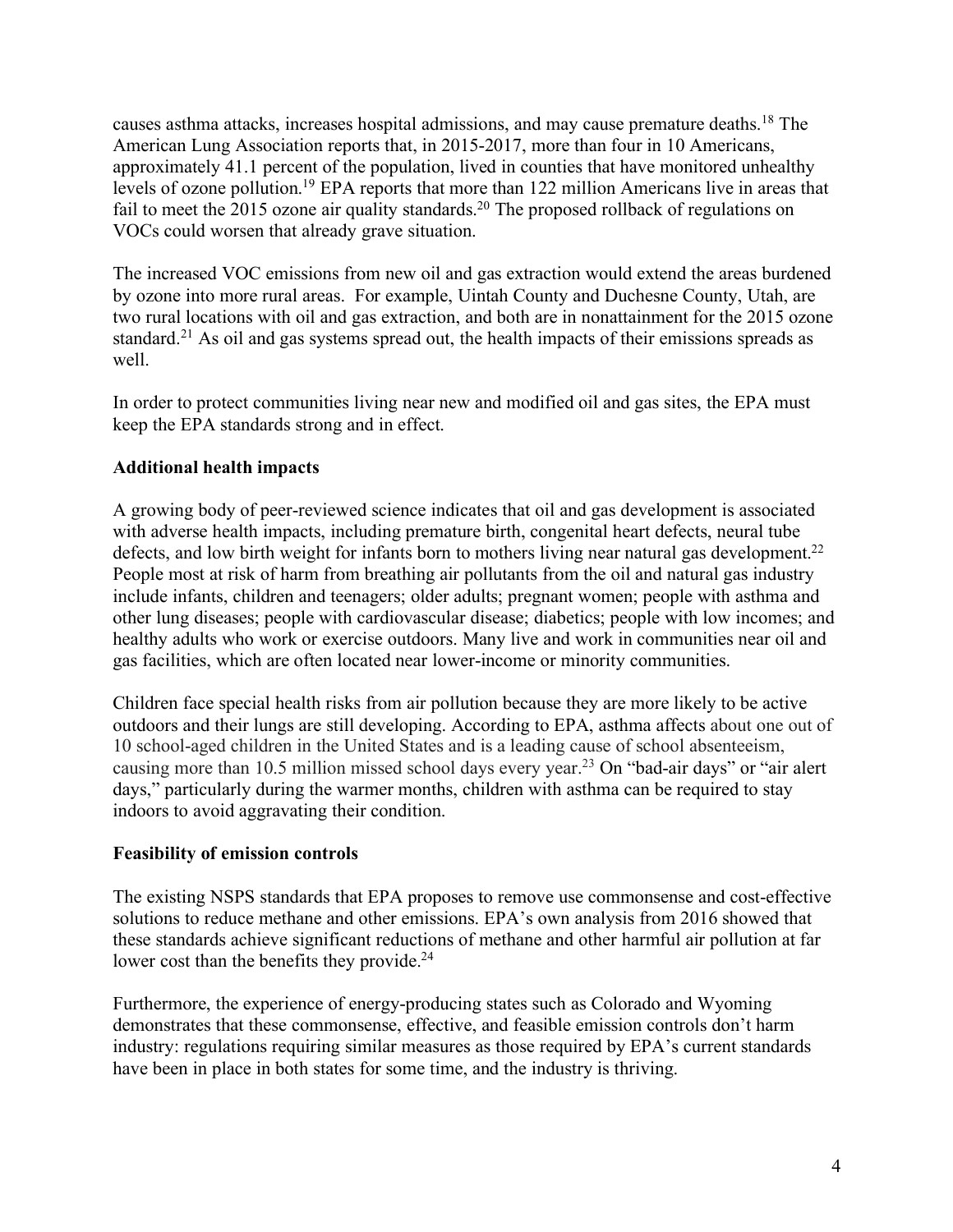EPA must continue to require operators to use proven, cost-effective technologies and practices to prevent harmful air pollution from oil and gas sites from damaging the health of our families and future generations.

#### **Existing Source Standards**

Limiting methane from new oil and gas industry sources is a necessary step, but not a sufficient one. Addressing methane emissions from existing industry sources is also critical to protect human health from the consequences of climate change. Our organizations have long called on EPA to promulgate limits for existing sources, including in our comments on the 2016 NSPS standards before their finalization.

Under the Clean Air Act, the regulation of methane from the oil and gas sector triggers a mandatory duty for EPA to regulate existing sources within that sector.<sup>25</sup> This proposal to roll back the methane NSPS therefore effectively prevents EPA from setting long-overdue limits on existing sources as well.

## **Alternative Proposal**

In the alternative proposal, EPA would remove all methane requirements that apply to the production and processing segments of the industry, leaving the VOC requirements from the existing rules in place. EPA's current argument is that methane is a VOC, after all, so any controls in place to reduce VOCs will also reduce methane. To the contrary, however, removing the methane requirements will significantly increase the amount of methane released.

As mentioned above, under the Clean Air Act, the regulation of methane from the oil and gas sector triggers a mandatory duty for EPA to regulate existing sources within that sector.<sup>26</sup> By removing the methane requirements, and thus removing future existing source requirements, EPA would subject the public to increased amounts of dangerous air pollution, including VOCs and methane.

Moreover, the impact of methane on climate and, ultimately, on public health, is much greater than methane's health effects solely addressed as a VOC. The current limits on VOCs-only would fail to appropriately protect the public against the expanded impact that methane has as a potent greenhouse gas by allowing increased pollution from existing sources that are not subject to this provision. Our groups oppose that alternative approach.

In setting the 2016 standards, EPA explored and rejected this approach. In the 2015 proposal, EPA explained that setting standards for VOCs only would fail to respond to the tremendous impact of the methane emissions on climate change. EPA explained that VOC-only standards would exempt much equipment from having to be regulated, since the VOC standards do not address the impact the substantial emissions of methane from the oil and gas industry on climate change. <sup>27</sup> EPA followed the requirements of the Clean Air Act under Section 111(b) to set separate standards for methane that would supplement the existing 2012 standards and the even stronger VOC standards they would adopt in 2016.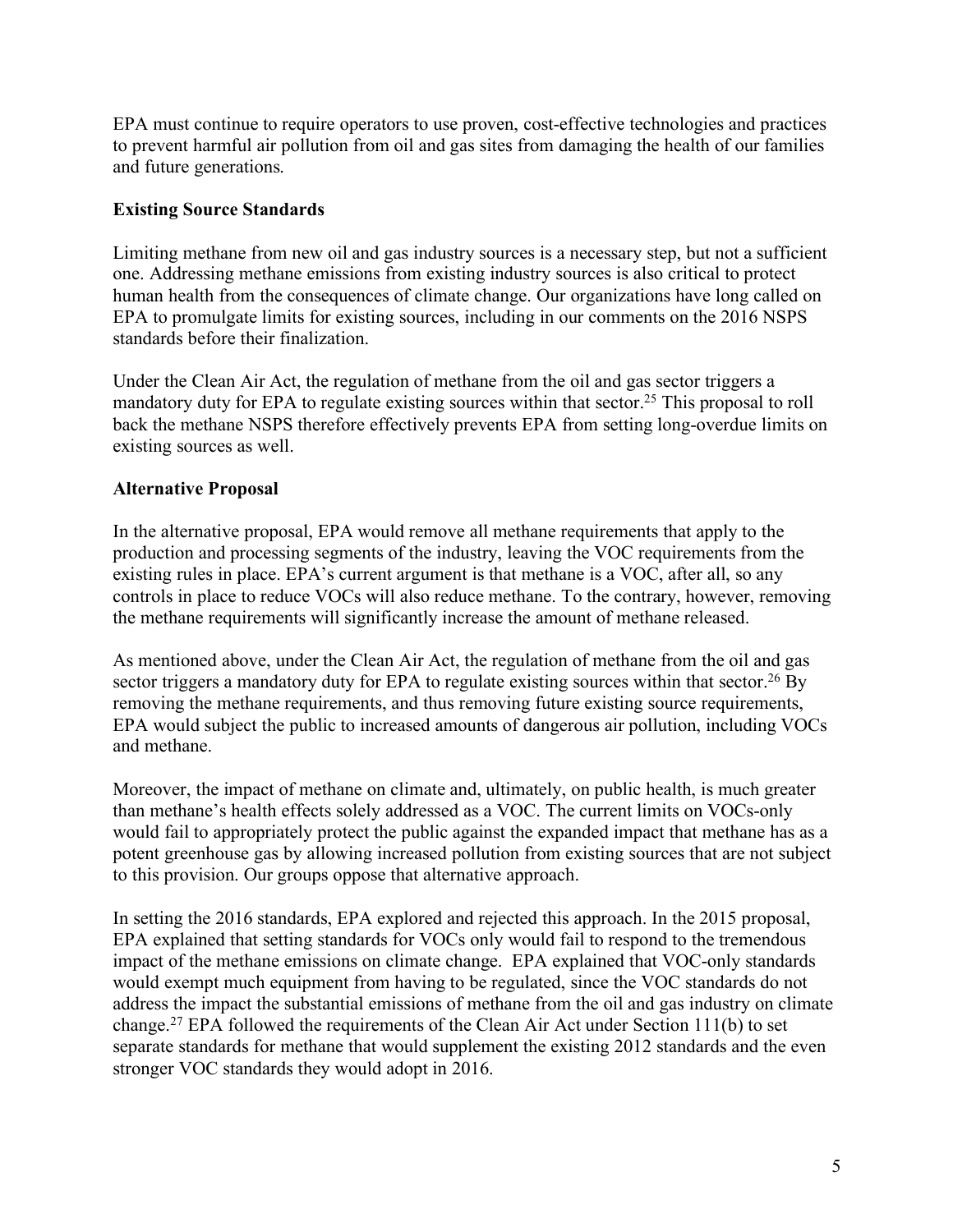Our groups recommend EPA reject this alternative approach as they did in 2016.

## **Comments on criteria to use to determine pollutants that endanger health**

As part of the proposal, EPA also requested comments on whether the Agency must determine that an additional pollutant coming from an already-listed source category significantly contributes to endangering public health before it can promulgate regulations.

Our groups note that Section  $111(b)(1)(A)$  of the Clean Air Act does not spell out specific pollutants to regulate or to prescribe when or how to regulate them. The clear language focuses solely on the determining a "category of sources" that "causes or contributes significantly to air pollution which may reasonably be anticipated to endanger public health or welfare." Any interpretation that strays from that clear language would violate the law.

Because the statute is silent as to the criteria for regulating an additional pollutant, the Agency need only provide a reasonable basis, as it did in 2016 when it determined that "the EPA has a rational basis for concluding that GHGs from the oil and natural gas source category, which is a large category of sources of GHG emissions, merit regulation under CAA section 111.<sup>"28</sup> Overwhelming evidence demonstrates that there is a reasonable basis to regulate methane. As our groups have explained in the comments above, methane endangers public health because of its significant contributions to climate change and the significant quantities of methane that the oil and gas industry emits. Given that methane is such a potent greenhouse gas, with impacts that last over one hundred years, it would be unreasonable not to regulate methane from the oil and gas industry.

# **Summation**

On behalf of our patients and the communities we serve, we strongly urge EPA not to finalize this proposal into law, and instead to fully implement and enforce the existing standards. EPA's proposal, which would roll back methane pollution standards for new oil and gas industry sources and prevent the agency from setting future standards to clean up methane pollution from existing industry sources, represents the wrong path for EPA, whose mission is to protect human and environmental health. EPA should reject these unwise amendments and instead maintain and strengthen the current New Source Performance Standards for the oil and gas industry. This will allow the Agency to live up to its mission by protecting the climate and safeguarding the communities living near oil and gas development from harmful pollution.

Sincerely,

Physicians for Social Responsibility American Lung Association Alliance of Nurses for Healthy Environments American Public Health Association Association of Schools and Programs of Public Health California Climate Health Now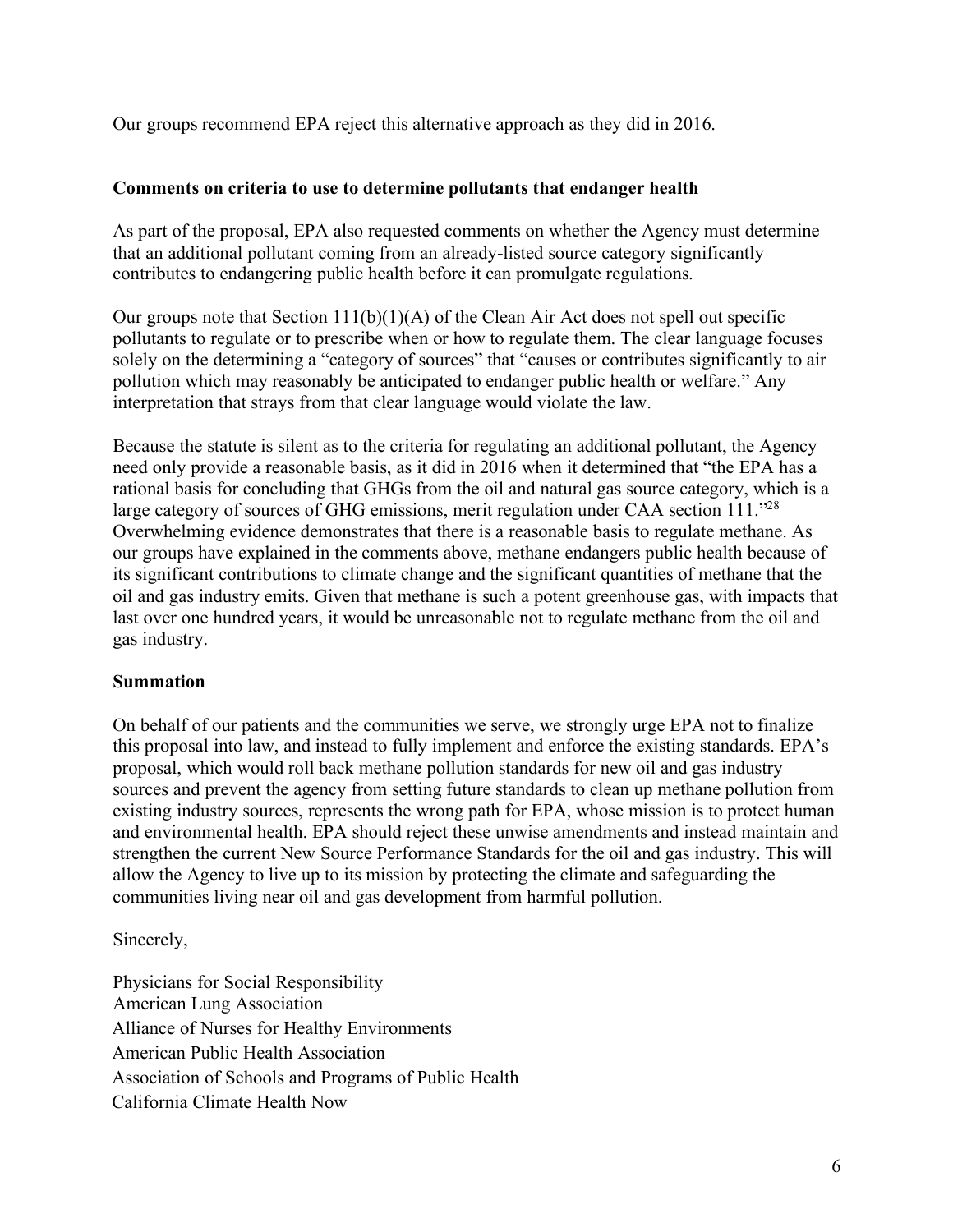Center for Climate Change and Health Children's Environmental Health Network Colorado Physicians for Social Responsibility Common Spirit George Mason University Center for Climate Change **Communication** Greater Boston Physicians for Social Responsibility Health Care Without Harm Montana Health Professionals for a Healthy Climate Montana Public Health Organization Oregon Physicians for Social Responsibility Physicians for Social Responsibility Arizona Physicians for Social Responsibility San Francisco Bay Area Pioneer Valley Physicians for Social Responsibility Prevention Institute PSR New York Physicians for Social Responsibility Wisconsin Regional Asthma Management and Prevention St. John's Well Child & Family Center Texas Physicians for Social Responsibility Trinity Health Washington Physicians for Social Responsibility

Fourth National Climate Assessment, Volume II. USGCRP, Washington, DC. Doi:10.7930/NCA4.2018; Salas RN, Knappenberger P, Hess JJ. 2018 Lancet Countdown on Health and Climate Change Brief for the United States of America. Lancet Countdown U.S. Brief, London, United Kingdom. 2018.

 $\overline{a}$ 

<sup>&</sup>lt;sup>1</sup> At https://www.regulations.gov/document?D=EPA-HQ-OAR-2017-0757-0002

<sup>2</sup> U.S. Environmental Protection Agency (EPA). 2019. Regulatory Impact Analysis for the Proposed Oil and Natural Gas Sector: Emission Standards for New, Reconstructed, and Modified Sources Review. EPA-452/R-19- 001. https://www.epa.gov/sites/production/files/2019-08/documents/oil and natural gas review proposal ria.pdf <sup>3</sup> U.S. Environmental Protection Agency (EPA). 2019. Regulatory Impact Analysis for the Proposed Oil and Natural Gas Sector: Emission Standards for New, Reconstructed, and Modified Sources Review. EPA-452/R-19- 001. https://www.epa.gov/sites/production/files/2019-08/documents/oil and natural gas review proposal ria.pdf <sup>4</sup> U.S. Global Change Research Program (USGCRP). 2018. Impacts, Risks, and Adaptation in the United States:

<sup>5</sup> Ruiz S. California Made Headlines, but 5 Other U.S. States Also Broke Wildfire Records in 2018. World Resources Institute. March 7, 2019.

<sup>6</sup> Erdman J. The Record-Long Mississippi River Flood of 2019 is Finally Ending, But One Big Concern Remains. Weather.com. July 29, 2019. Access at https://weather.com/safety/floods/news/2019-07-29-record-long-mississippiriver-flood-ends. 7 Flavelle C and Popovich N. Heat Deaths Jump in Southwest United States, Puzzling Officials. *New York Times*,

August 26, 2019.

<sup>8</sup> USGCRP, Fourth National Climate Assessment. Page101.

<sup>&</sup>lt;sup>9</sup> Epstein K, Freedman A, Siddiqui F, and Knowles H. 'Potentially historic' wind event could worsen California Wildfires as another mass outage begins. Washington Post. October 26, 2019.

<sup>&</sup>lt;sup>10</sup> Bannon T. California hospitals rely on generators during PG&E power outages. Modern Healthcare. October 11, 2019.

<sup>&</sup>lt;sup>11</sup> Rogers A. Hospitals Aren't Ready for a Mass Casualty Wildfire. Wired. June 19, 2019..

<sup>12</sup> U.S. Call to Action on Climate, Health, and Equity: A Policy Action Agenda, 2019. http://climatehealthaction.org